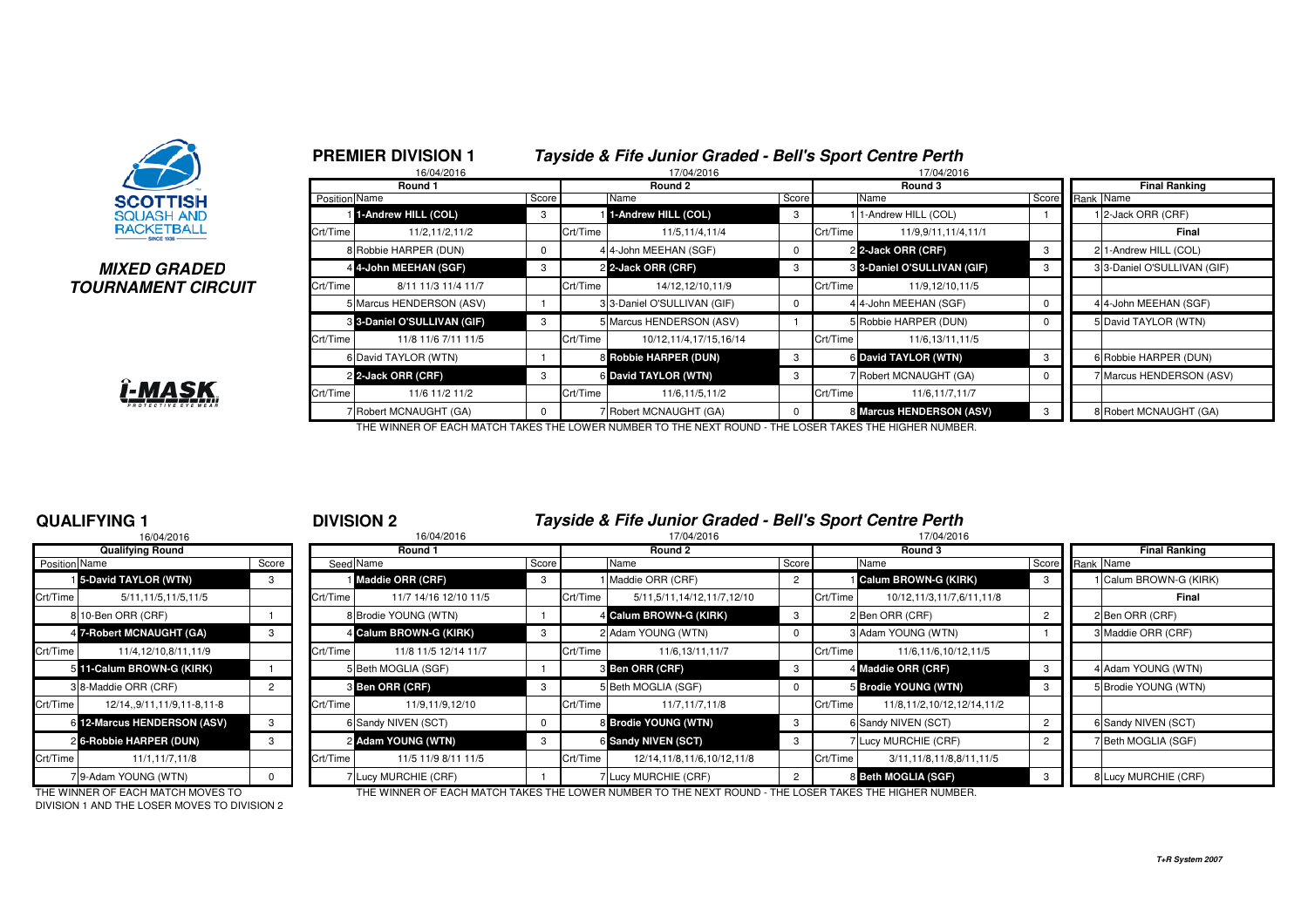#### **QUALIFYING 2**

#### <sup>2</sup> **DIVISION 3 Tayside & Fife Junior Graded - Bell's Sport Centre Perth**17/04/2016

|                               | 16/04/2016                    |                |                    | 16/04/2016               |   | 17/04/2016 |                          |          |          | 17/04/2016              |  |  |
|-------------------------------|-------------------------------|----------------|--------------------|--------------------------|---|------------|--------------------------|----------|----------|-------------------------|--|--|
|                               | <b>Qualifying Round</b>       |                |                    | Round 1                  |   | Round 2    |                          |          |          | Round 3                 |  |  |
| <b>Position Name</b><br>Score |                               |                | Seed Name<br>Score |                          |   |            | Name                     | Score    |          | Name                    |  |  |
|                               | 13-Thomas CLARK (WTN)         |                |                    | Thomas CLARK (WTN)       | з |            | Thomas CLARK (WTN)       | 3        |          | Thomas CLARK (WTN)      |  |  |
| Crt/Time                      | 11/9,11/9,9/11,11/7           |                | Crt/Time           | 1/11, 11/9, 11/4/14/12   |   | Crt/Time   | 11/8,11/13,11/3,11/5     |          | Crt/Time | 11/3,13/11,11           |  |  |
|                               | 8 18-Sandy NIVEN (SCT)        | 3              |                    | 8 Steven HILL (COL)      |   |            | 4 Alasdair FINDLAY (BOA) |          |          | 2 Kai BROWN (CRF)       |  |  |
|                               | 4 15-Lucy MURCHIE (CRF)       | 3              |                    | 4 Andrew CHRUMKA (GRG)   |   |            | 2 Huzaifah ALI (GIF)     |          |          | 3 Huzaifah ALI (GIF)    |  |  |
| Crt/Time                      | 5/11, 13/11, 9/11, 11/9, 11/9 |                | Crt/Time           | 9/11,12/10,11/9,11/8     |   | Crt/Time   | 11/9,11/4,8/11,13/11     |          | Crt/Time | 11/3, 11/3, 11          |  |  |
|                               | 5 19-Kai BROWN (CRF)          | $\overline{c}$ |                    | 5 Alasdair FINDLAY (BOA) | 3 |            | <b>8 Kai BROWN (CRF)</b> | 3        |          | 4 Alasdair FINDLAY (BOA |  |  |
|                               | 3 16-Beth MOGLIA (SGF)        | 3              |                    | 8 Kai BROWN (CRF)        | 3 |            | 5 Andrew CHRUMKA (GRG)   | 3        |          | 5 Andrew CHRUMKA (GR    |  |  |
| Crt/Time                      | 8/11, 11/4, 11/4, 11/9        |                | Crt/Time           | 11/8,11/8,5/11,11/7      |   | Crt/Time   | 11/2,11/5,12/10          |          | Crt/Time | 11/9,8/11,12/10         |  |  |
|                               | 6 20-Andrew CHRUMKA (GRG)     | $\Omega$       |                    | 6 Hamish BUCHANAN (GIF)  | 2 |            | 8 Steven HILL (COL)      | $\Omega$ |          | 6 Hamish BUCHANAN (G    |  |  |
|                               | 2 14-Huzaifah ALI (GIF)       | 0              |                    | 2 Huzaifah ALI (GIF)     | з |            | 6 Hamish BUCHANAN (GIF)  | 3        |          | 7 Peter MACARI (WTN)    |  |  |
| Crt/Time                      | 11/9.11/5.11/6                |                | Crt/Time           | 11/7,11/5,11/5           |   | Crt/Time   | 11/6,11/3,11/6           |          | Crt/Time | 9/11,7/11,12/10,11      |  |  |
|                               | 7 17-Brodie YOUNG (WTN)       | з              |                    | 7 Peter MACARI (WTN)     |   |            | 7 Peter MACARI (WTN)     | 0        |          | 8 Steven HILL (COL)     |  |  |

DIVISION 2 AND THE LOSER MOVES TO DIVISION 3



THE WINNER OF EACH MATCH MOVES TO THE WINNER OF EACH MATCH TAKES THE LOWER NUMBER TO THE NEXT ROUND - THE LOSER TAKES THE HIGHER NUMBER.



### **QUALIFYING 3**

|          | 16/04/2016                       |       |          |
|----------|----------------------------------|-------|----------|
|          | <b>Qualifying Round</b>          |       |          |
| Position | Name                             | Score | Seed     |
|          | 21-Hamish BUCHANAN (GIF)         | 3     |          |
| Crt/Time | 11/5,11/2,11/6                   |       | Crt/Time |
|          | 8 26-Gregor GERRY (NEW)          | 0     | 8        |
|          | 4 23-Peter MACARI (WTN)          | 3     | 4        |
| Crt/Time | 11/5.11/2.11/9                   |       | Crt/Time |
|          | 5 27-Christopher HORSBURGH (FOR) | 0     | 5        |
|          | 8 24-Alasdair FINDLAY (BOA)      | 3     | 3        |
| Crt/Time | 11/5.11/6.11/5                   |       | Crt/Time |
|          | 6 28-Jamie CARGILL (CRF)         | 0     | 6        |
|          | 2 22-Michael MACARI (WTN)        | 2     | 2        |
| Crt/Time | 11/6.12/14.6/11.11-7.13-11       |       | Crt/Time |
|          | 25-Steven HILL (COL)             | 3     | 7        |

<sup>3</sup> **DIVISION 4 Tayside & Fife Junior Graded - Bell's Sport Centre Perth**

| 16/04/2016    |                                   |       | 16/04/2016 |                                      |       |          | 17/04/2016                                                                                             |       |          | 17/04/2016                           |       |                               |
|---------------|-----------------------------------|-------|------------|--------------------------------------|-------|----------|--------------------------------------------------------------------------------------------------------|-------|----------|--------------------------------------|-------|-------------------------------|
|               | <b>Qualifying Round</b>           |       |            | Round 1                              |       |          | Round 2                                                                                                |       |          | Round 3                              |       | <b>Final Ranking</b>          |
| Position Name |                                   | Score |            | Seed Name                            | Score |          | Name                                                                                                   | Score |          | Name                                 | Score | Rank Name                     |
|               | 121-Hamish BUCHANAN (GIF)         |       |            | Michael MACARI (WTN)                 | -3    |          | <b>I</b> Michael MACARI (WTN)                                                                          | -3    |          | Michael MACARI (WTN)                 | -3    | 1 Michael MACARI (WTN)        |
| Crt/Time      | 11/5.11/2.11/6                    |       | Crt/Time   | 9/11.11/9.7/11.11/7.11/1             |       | Crt/Time | 10/12,11/3,11/7,11/8                                                                                   |       | Crt/Time | 10/12, 14/12, 11/7, 11/4             |       | Final                         |
|               | 8 26-Gregor GERRY (NEW)           |       |            | 8 Oonagh O'SULLIVAN (GIF)            |       |          | Jamie CARGILL (CRF)                                                                                    |       |          | 2 Gregor GERRY (NEW)                 |       | 2 Gregor GERRY (NEW)          |
|               | 4 23-Peter MACARI (WTN)           |       |            | 4 Jamie CARGILL (CRF)                |       |          | 2 Gregor GERRY (NEW)                                                                                   |       |          | <b>3 Christopher HORSBURGH (FOR)</b> |       | 3 Christopher HORSBURGH (FOR) |
| Crt/Time      | 11/5,11/2,11/9                    |       | Crt/Time   | 7/11,7/11,11/6,11/5,11/8             |       | Crt/Time | 10/12,11/6,12/10,11/2                                                                                  |       | Crt/Time | 11/6,11/4,11/5                       |       |                               |
|               | 5 27-Christopher HORSBURGH (FOR)  |       |            | 5 Cathryn HEGARTY (DUN)              |       |          | <b>B</b> Christopher HORSBURGH (FOR)                                                                   |       |          | 4 Jamie CARGILL (CRF)                |       | 4 Jamie CARGILL (CRF)         |
|               | 8 24-Alasdair FINDLAY (BOA)       |       |            | <b>8 Christopher HORSBURGH (FOR)</b> |       |          | 5 Cathryn HEGARTY (DUN)                                                                                |       |          | 5 Oonagh O'SULLIVAN (GIF)            |       | 5 Louise HUNTER (DUN)         |
| Crt/Time      | 11/5,11/6,11/5                    |       | Crt/Time   | 11/5,11/8,11/9                       |       | Crt/Time | 8/11.11/5.11/4.11/9                                                                                    |       | Crt/Time | 10/12,11/3,11/4,11/6                 |       |                               |
|               | 6 28-Jamie CARGILL (CRF)          |       |            | 6 Dylan PEARMAN (TYN)                |       |          | 8 Oonagh O'SULLIVAN (GIF)                                                                              |       |          | <b>6 Louise HUNTER (DUN)</b>         |       | 6 Oonagh O'SULLIVAN (GIF)     |
|               | 2 22-Michael MACARI (WTN)         |       |            | 2 Gregor GERRY (NEW)                 | -3    |          | 6 Dylan PEARMAN (TYN)                                                                                  |       |          | 7 Dylan PEARMAN (TYN)                |       | 7 Dylan PEARMAN (TYN)         |
| Crt/Time      | 11/6.12/14.6/11.11-7.13-11        |       | Crt/Time   | 11/2,8/11,14/12,13/11                |       | Crt/Time | 11/9,11/6,11/3                                                                                         |       | Crt/Time | 9/11.5/11.11/5.11/3.11/8             |       |                               |
|               | 25-Steven HILL (COL)              |       |            | 7 Louise HUNTER (DUN)                |       |          | <b>Louise HUNTER (DUN)</b>                                                                             |       |          | 8 Cathryn HEGARTY (DUN)              |       | 8 Cathryn HEGARTY (DUN)       |
|               | THE WINNER OF FAQUINATOU MOVED TO |       |            |                                      |       |          | THE WINNER OF EACH MATCH TAIZED THE LOWER NUMBER TO THE NEVT ROUND. THE LOOFR TAIZED THE HIGHER NUMBER |       |          |                                      |       |                               |

DIVISION 3 AND THE LOSER MOVES TO DIVISION 4

THE WINNER OF EACH MATCH MOVES TO THE WINNER OF EACH MATCH TAKES THE LOWER NUMBER TO THE NEXT ROUND - THE LOSER TAKES THE HIGHER NUMBER.